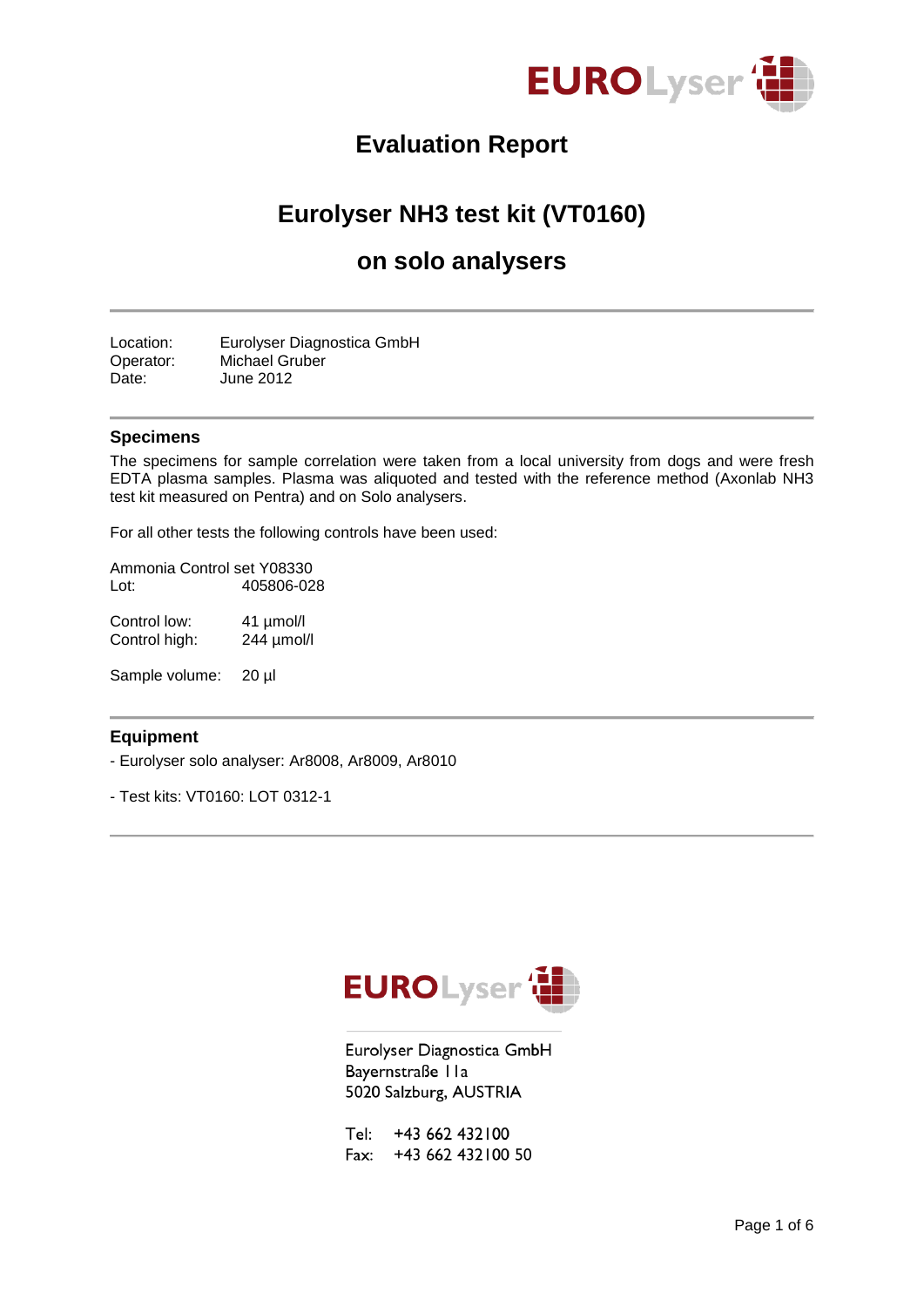

### **1. Introduction and Scope**

Protein digestion produces ammonia within the intestine by deamination of amino acid. Ammonia reaches the liver by portal blood where it is synthesized into urea (main route of metabolism of intestinal ammonia into urea).

Heavy liver dysfunction (e.g. shunt, cirrhosis) can prevent the liver from synthesizing ammonia into urea. As a result one will receive a lowered urea concentration in relation to creatinine as well as increased blood ammonia. Ammonia and other protein metabolism (aromatic amino acids) that get out of control of the liver metabolites can affect the central nervous system (hepatoencephalic syndrome).

- 1.1 Method comparison Testing the correlation between the NH3 measurement results in the Eurolyser analyser from plasma and the results of the Axonlab Pentra.
- 1.2 Reproducibility Characterization of the reproducibility of the Eurolyser NH3 test at 2 levels
- 1.3 Linearity testing

#### **Principle:**

Enzymatic test. Photometric measurement of the absorbance rate (kinetic) at 340 nm wavelength.

### **2. Comparison Study**

Eurolyser vs Axonlab (Pentra)

The comparison study is based on the correlation between the results of the Eurolyser NH3 assay and the Penra NH3 assay measured on a Pentra.

25 samples have been analysed on Solo analysers.

The acceptance criterion for this comparison study is a coefficient of determination **R² > 0.90** obtained from linear regression between the Eurolyser NH3 and the Pentra NH3.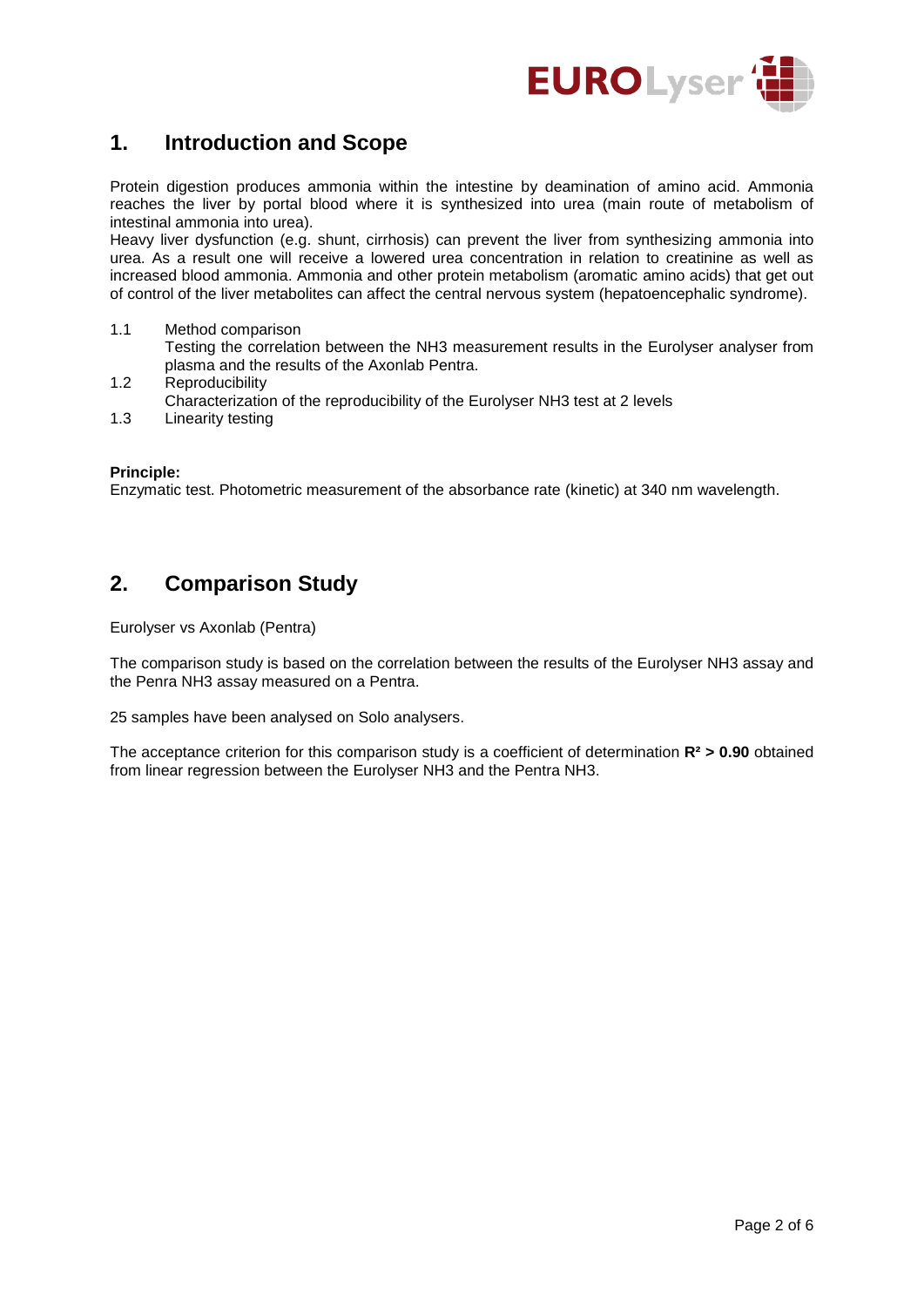

| Sample N°       | <b>Eurolyser</b> | <b>Pentra NHR</b> | <b>Solo NH3</b> |
|-----------------|------------------|-------------------|-----------------|
|                 | instrument       | µmol/l            | µmol/l          |
| 1               | Ar8008           | 245,1             | 233             |
| $\overline{2}$  | Ar8009           | 23,6              | 22              |
| $\overline{3}$  | Ar8010           | 68,3              | 65              |
| 4               | Ar8008           | 110,2             | 97              |
| 5               | Ar8009           | 81,5              | 67              |
| 6               | Ar8010           | 104,7             | 92              |
| $\overline{7}$  | Ar8008           | 133,1             | 124             |
| 8               | Ar8009           | 109,2             | 120             |
| 9               | Ar8010           | 45,3              | 44              |
| 10              | Ar8008           | 122,2             | 135             |
| 11              | Ar8009           | 199,1             | 188             |
| 12              | Ar8010           | 87,4              | 91              |
| 13              | Ar8008           | 44,3              | $\overline{41}$ |
| 14              | Ar8009           | 33,2              | 27              |
| 15              | Ar8010           | 81,41             | 99              |
| 16              | Ar8008           | 141,3             | 133             |
| 17              | Ar8009           | 71,2              | 69              |
| 18              | Ar8010           | 86,4              | 87              |
| 19              | Ar8008           | 144,2             | 145             |
| 20              | Ar8009           | 110,2             | 100             |
| 21              | Ar8010           | 211,2             | 212             |
| 22              | Ar8008           | 29,5              | 26              |
| 23              | Ar8008           | 83,4              | 79              |
| 24              | Ar8009           | 101,2             | 110             |
| $\overline{25}$ | Ar8010           | 99,4              | 105             |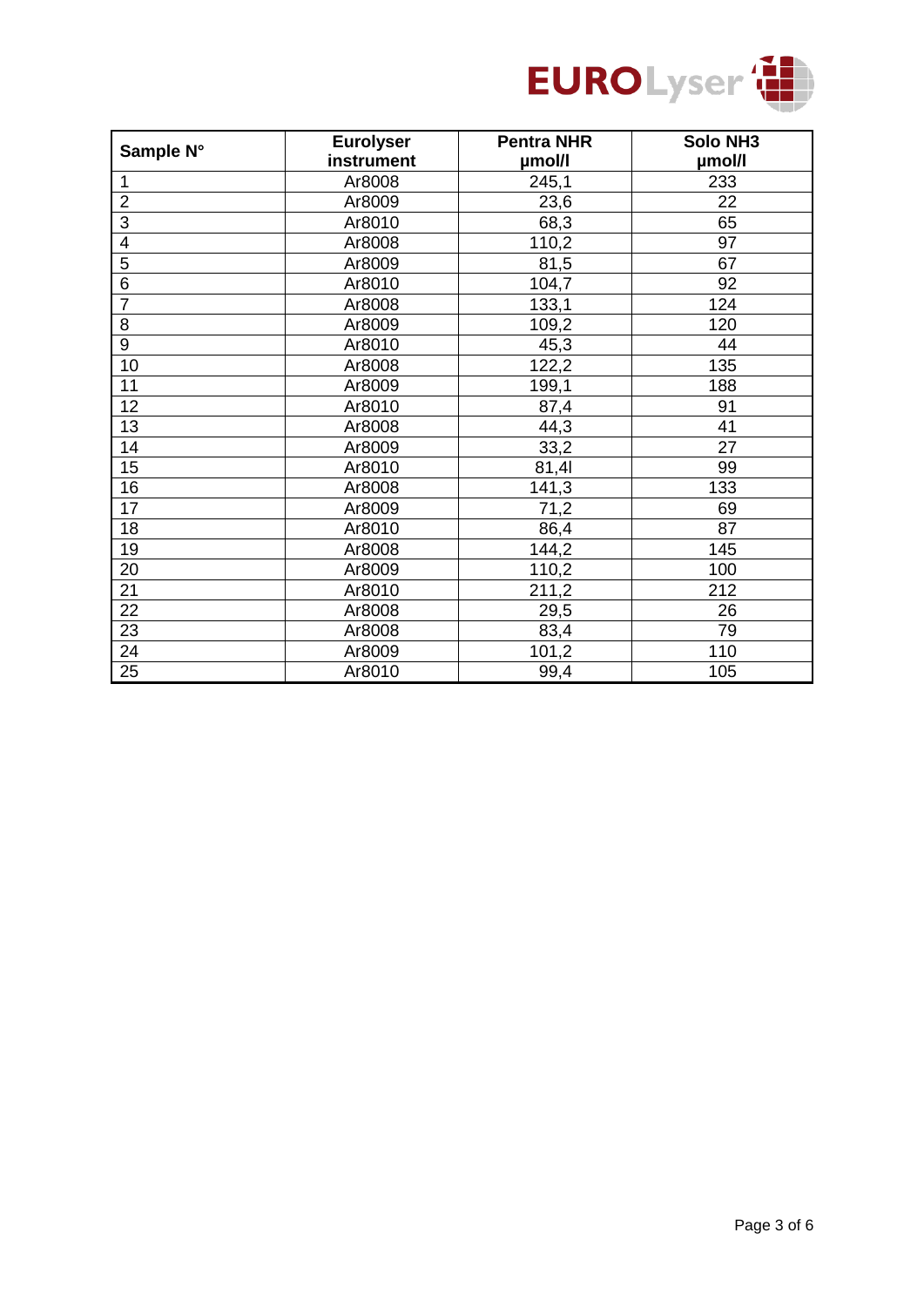



Sample correlation:

The result for the correlation between Pentra NH3 and Solo NH3 is the linear regression function:

y (Solo NH3) = 0.9731x (Pentra NH3) + 0.5393 and a **R² = 0.9759**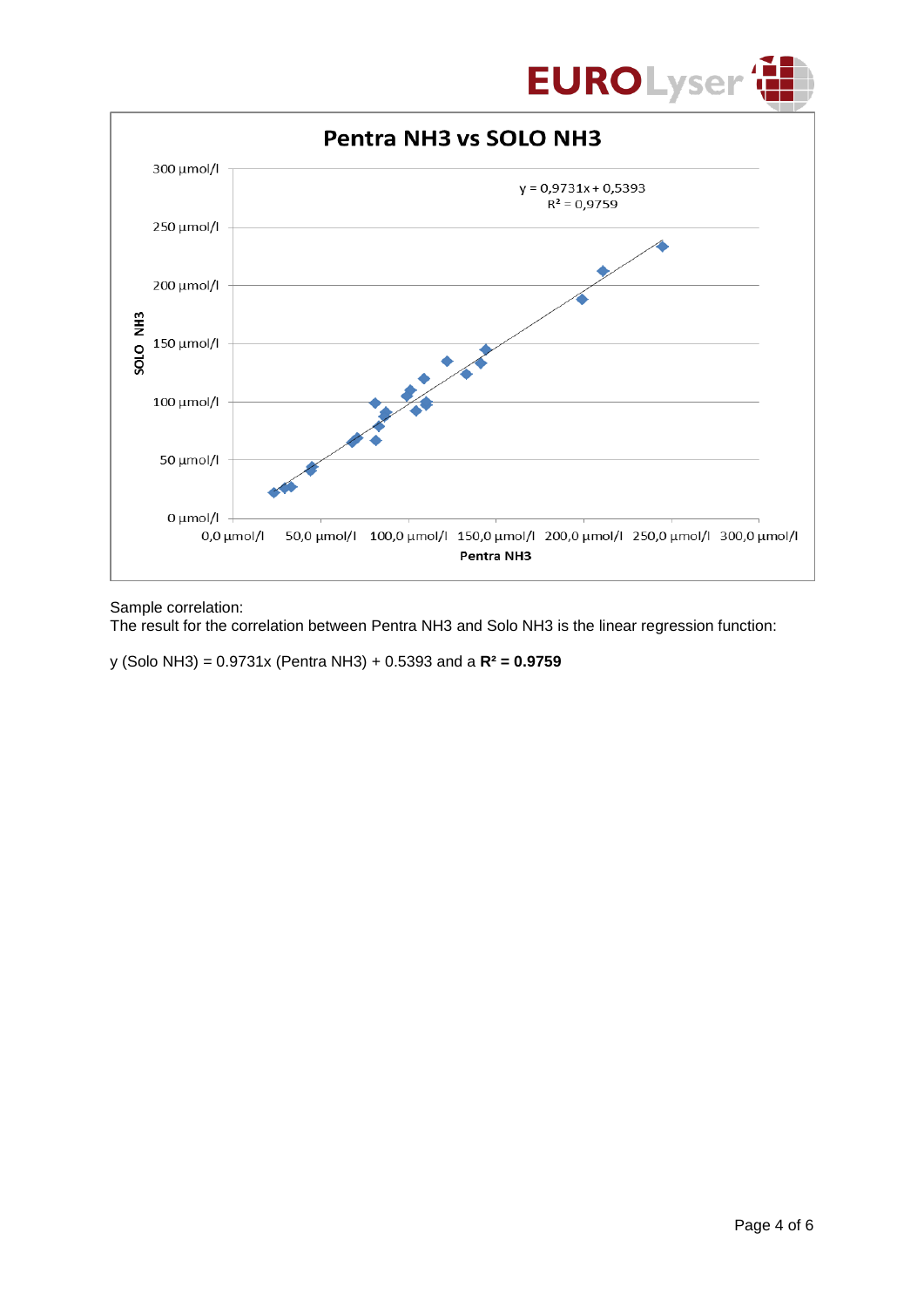

# **3. Reproducibility (within-run precision)**

Controls have been tested 20 times and the CV value was calculated (tested with solo analysers):

| Sample #       | instrument | <b>Control low</b><br>µmol/l | <b>Control high</b><br>µmol/l |
|----------------|------------|------------------------------|-------------------------------|
| 1              | Ar8008     | 40                           | 237                           |
| $\overline{2}$ | Ar8009     | 38                           | 246                           |
| 3              | Ar8010     | 36                           | 268                           |
| 4              | Ar8008     | 45                           | 255                           |
| 5              | Ar8009     | 44                           | 240                           |
| 6              | Ar8010     | 31                           | 223                           |
| $\overline{7}$ | Ar8008     | 38                           | 246                           |
| 8              | Ar8009     | 39                           | 234                           |
| 9              | Ar8010     | 44                           | 260                           |
| 10             | Ar8008     | 43                           | 245                           |
| 11             | Ar8009     | 38                           | 229                           |
| 12             | Ar8010     | 38                           | 239                           |
| 13             | Ar8008     | 41                           | 241                           |
| 14             | Ar8008     | 42                           | 244                           |
| 15             | Ar8009     | 39                           | 247                           |
| 16             | Ar8010     | 43                           | 256                           |
| 17             | Ar8008     | 38                           | 259                           |
| 18             | Ar8008     | 37                           | 261                           |
| 19             | Ar8009     | 36                           | 233                           |
| 20             | Ar8010     | 44                           | 233                           |
| Average        |            | 39.7                         | 245                           |
| <b>Stdev</b>   |            | 3.54                         | 11.97                         |
| <b>CV</b>      |            | 8.92%                        | 4.89%                         |

The CV values are 8.92% for the control low as well as 4.89% for the control high.

### **4. Linearity Test**

| <b>Spiked Plasma</b> | Ar8008 | Ar8009 | Ar8010 |                 |
|----------------------|--------|--------|--------|-----------------|
| <b>Theoretical</b>   | meas 1 | meas 2 | meas 3 | mean            |
| 1100 µmol/l          | 1050   | 971    | 935    | 985 µmol/l      |
| 880 µmol/l           | 910    | 877    | 955    | 914 µmol/l      |
| 660 µmol/l           | 599    | 666    | 633    | 633 µmol/l      |
| 440 µmol/l           | 433    | 422    | 449    | 435 µmol/l      |
| 220 µmol/l           | 211    | 198    | 188    | 199 $\mu$ mol/l |
| 110 $\mu$ mol/l      | 112    | 123    | 129    | 121 µmol/l      |
| 55 µmol/l            | 49     | 55     | 53     | 52 µmol/l       |